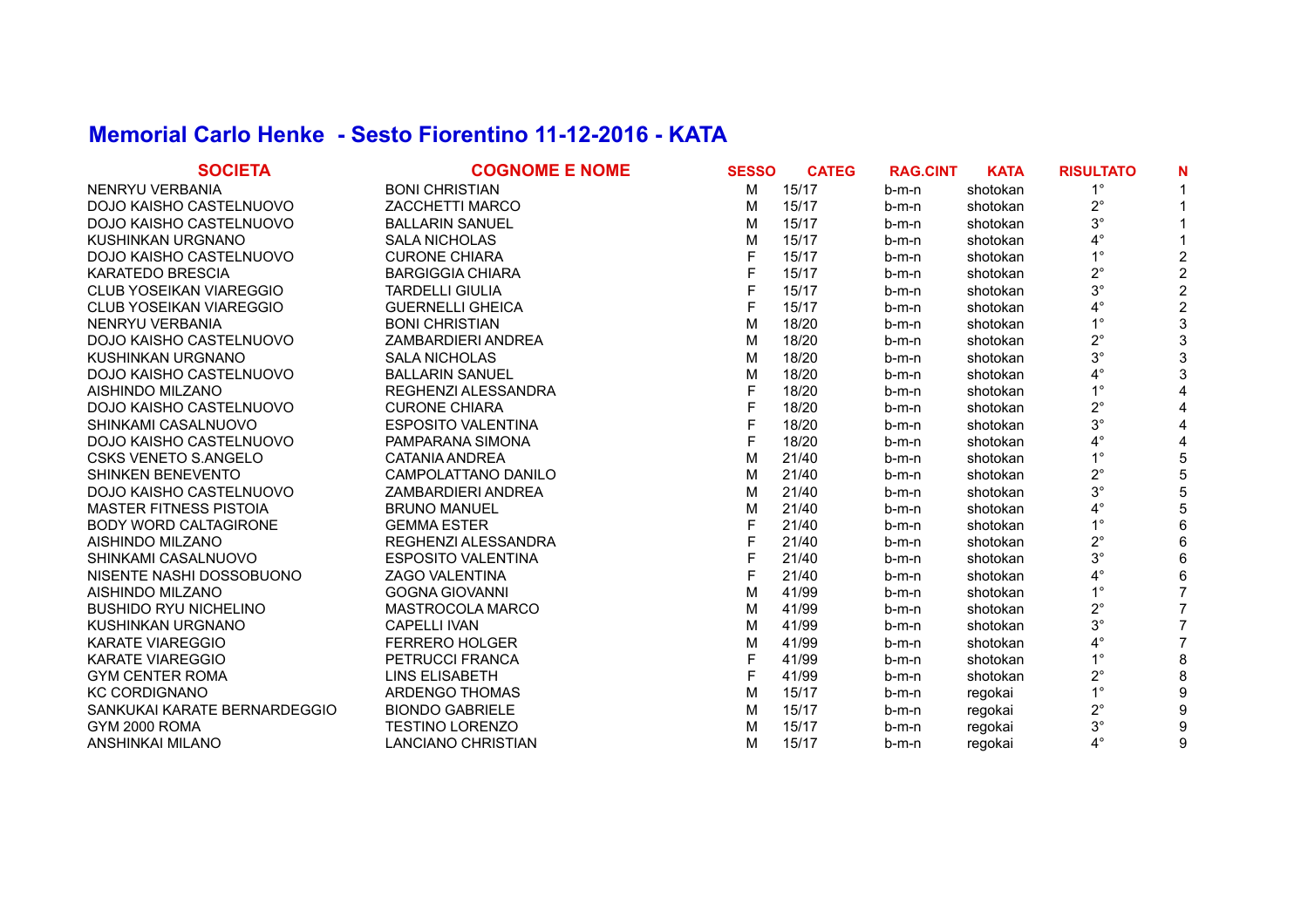| <b>KC CORDIGNANO</b>         | <b>MICHELIN ALESSIA</b>  | F | 15/17 | b-m-n   | regokai | $1^{\circ}$ | 10    |
|------------------------------|--------------------------|---|-------|---------|---------|-------------|-------|
| <b>KENSHUKAI FELTRE</b>      | <b>REATO TANIA</b>       |   | 15/17 | b-m-n   | regokai | $2^{\circ}$ | 10    |
| GYM 2000 ROMA                | <b>GIULVEZAN RADIANA</b> |   | 15/17 | b-m-n   | regokai | $3^{\circ}$ | 10    |
| ANSHINKAI MILANO             | <b>RENISI ALESSIA</b>    |   | 15/17 | $b-m-n$ | regokai | $4^{\circ}$ | 10    |
| <b>ERBA SPORT</b>            | <b>STABILE ALEX</b>      | M | 18/20 | b-m-n   | regokai | $1^{\circ}$ | 11    |
| <b>ACADEMY SPOLTORE</b>      | <b>SAMUEL ROBERTO</b>    | M | 18/20 | b-m-n   | regokai | $2^{\circ}$ | 11    |
| <b>WA SHITRYU SEZZE</b>      | <b>NOVELLI LUIGI</b>     | M | 18/20 | b-m-n   | regokai | $3^{\circ}$ | 11    |
| GYM 2000 ROMA                | <b>TESTINO LORENZO</b>   | M | 18/20 | b-m-n   | regokai | $4^{\circ}$ | 11    |
| ANSHINKAI MILANO             | <b>BELLETTI SUSANNA</b>  |   | 18/20 | b-m-n   | regokai | $1^{\circ}$ | 12    |
| <b>KC CORDIGNANO</b>         | <b>CAVERZERANI LUISA</b> |   | 18/20 | b-m-n   | regokai | $2^{\circ}$ | 12    |
| <b>KC CORDIGNANO</b>         | <b>MICHELIN ALESSIA</b>  |   | 18/20 | b-m-n   | regokai | $3^\circ$   | 12    |
| <b>KENSHUKAI FELTRE</b>      | <b>REATO TANIA</b>       |   | 18/20 | b-m-n   | regokai | $4^{\circ}$ | 12    |
| <b>ERBA SPORT</b>            | <b>FAGGIANO LUIGI</b>    | м | 21/40 | b-m-n   | regokai | $1^{\circ}$ | 13    |
| <b>HAGAKURE PERUGIA</b>      | <b>DEL PRETE MANUEL</b>  | M | 21/40 | b-m-n   | regokai | $2^{\circ}$ | 13    |
| <b>ACADEMY SPOLTORE</b>      | <b>ROBERTO SAMUEL</b>    | M | 21/40 | b-m-n   | regokai | $3^\circ$   | 13    |
| <b>ERBA SPORT</b>            | STABILE ALEX             | м | 21/40 | $b-m-n$ | regokai | $4^{\circ}$ | 13    |
| ANSHINKAI MILANO             | <b>BELLETTI SUSANNA</b>  |   | 21/40 | b-m-n   | regokai | $1^{\circ}$ | 14    |
| <b>KENSHUKAI FELTRE</b>      | <b>REATO TANIA</b>       |   | 21/40 | b-m-n   | regokai | $2^{\circ}$ | 14    |
| <b>KC CORDIGNANO</b>         | <b>CAVERZERANI LUISA</b> |   | 21/40 | b-m-n   | regokai | $3^\circ$   | 14    |
| <b>WA SHITRYU SEZZE</b>      | PERUGINI ERICA           |   | 21/40 | b-m-n   | regokai | $4^\circ$   | 14    |
| <b>HAGAKURE PERUGIA</b>      | RUBICONDI ROSSANO        | M | 41/99 | b-m-n   | regokai | $1^{\circ}$ | 15    |
| <b>WA SHITRYU SEZZE</b>      | <b>REITER KEVIN</b>      | M | 41/99 | $b-m-n$ | regokai | $2^{\circ}$ | 15    |
| <b>SCKV VERBANO SVIZZERA</b> | <b>LOEWEN SAMUEL</b>     | M | 21/40 | b-m-n   | regokai | $1^{\circ}$ | 16bis |
| US VIRTUS BOLZANETO          | DE ALTI FRANCESCO        | м | 21/40 | b-m-n   | regokai | $2^{\circ}$ | 16bis |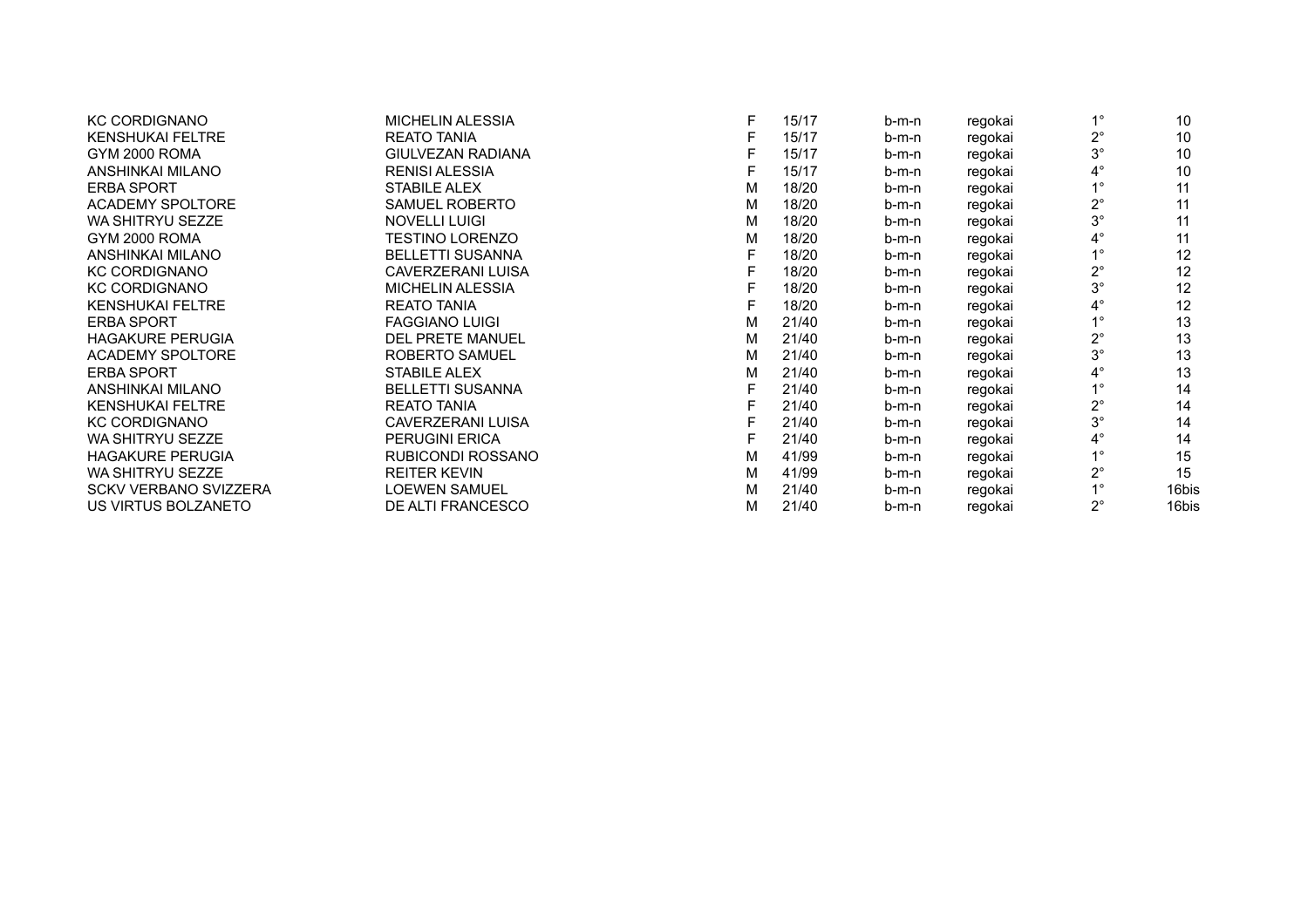## **Memorial Carlo Henke - Sesto Fiorentino 11-12-2016 - KUMITE**

| <b>SOCIETA</b>                  | <b>COGNOME E NOME</b>     | <b>SESSO</b> | <b>CATEG</b> | <b>RAG.CINT</b> | <b>PESO</b> | <b>RISULTATO</b> | <b>SPECIALITA'</b> | N  |
|---------------------------------|---------------------------|--------------|--------------|-----------------|-------------|------------------|--------------------|----|
| <b>RONIN CLUB</b>               | <b>SERRONE MATTIA</b>     | м            | 15/17        | $b-m-n$         | $-58$ Kg    | $1^{\circ}$      | Sanbon             | 17 |
| OKINAWA CLUB CIVITA             | <b>LACANU CATALIN</b>     | M            | 15/17        | $b-m-n$         | $-58$ Kg    | $2^{\circ}$      | Sanbon             | 17 |
| KUSHINKAN URGNANO               | <b>MANENTI SIMONE</b>     | M            | 15/17        | $b-m-n$         | $-58$ Kg    | $3^{\circ}$      | Sanbon             | 17 |
| US VIRTUS BOLZANETO             | MUSCOLINO LORENZO         | M            | 15/17        | $b-m-n$         | $-58$ Kg    | $3^{\circ}$      | Sanbon             | 17 |
| KUSHINKAN URGNANO               | <b>BONOMI MICHELE</b>     | M            | 15/17        | $b-m-n$         | $-68$ Kg    | $1^{\circ}$      | Sanbon             | 18 |
| <b>CS MUGNANO</b>               | <b>MAISTO GIUSEPPE</b>    | M            | 15/17        | $b-m-n$         | $-68$ Kg    | $2^{\circ}$      | Sanbon             | 18 |
| OKINAWA CLUB CIVITA             | <b>CIARRONI FEDERICO</b>  | м            | 15/17        | $b-m-n$         | $-68$ Kg    | $3^{\circ}$      | Sanbon             | 18 |
| RENBUKAN SESTO FIORENTINO       | POZZI MIRCO               | M            | 15/17        | b-m-n           | $-68$ Kg    | $3^{\circ}$      | Sanbon             | 18 |
| SHINKAMI CASALNUOVO             | <b>ARCHICO LUIGI</b>      | M            | 15/17        | b-m-n           | $+68$ Kg    | $1^{\circ}$      | Sanbon             | 19 |
| <b>RONIN CLUB</b>               | <b>CAFARO GIOVANNI</b>    | M            | 15/17        | b-m-n           | $+68$ Kg    | $2^{\circ}$      | Sanbon             | 19 |
| <b>RONIN CLUB</b>               | <b>MANNA GIUSEPPE</b>     | M            | 15/17        | $b-m-n$         | $+68$ Kg    | $3^{\circ}$      | Sanbon             | 19 |
| <b>RONIN CLUB</b>               | PETRUCCIO MARCO           | M            | 15/17        | $b-m-n$         | $+68$ Kg    | $3^{\circ}$      | Sanbon             | 19 |
| ATLETICO BRAVETTA ROMA          | SINACORE SARA             | F            | 15/17        | $b-m-n$         | $-52$ Kg    | $1^{\circ}$      | Sanbon             | 20 |
| IL GLADIATORE ROMA              | PEDEMONTI CHIARA          | F            | 15/17        | $b-m-n$         | $-52$ Kg    | $2^{\circ}$      | Sanbon             | 20 |
| US VIRTUS BOLZANETO             | <b>CANEPA IRENE</b>       | F            | 15/17        | $b-m-n$         | $-52$ Kg    | $3^{\circ}$      | Sanbon             | 20 |
| DOJO KAISHO CASTELNUOVO         | DE PLANO ALICE            | F            | 15/17        | $b-m-n$         | $-52$ Kg    | $3^{\circ}$      | Sanbon             | 20 |
| <b>IPPON KEN ROMA</b>           | PAU ALESSANDRA            | F            | 15/17        | $b-m-n$         | $+52$ Kg    | $1^{\circ}$      | Sanbon             | 21 |
| <b>CLUB YOSAIKAN VIAREGGIO</b>  | <b>SALAMEH SARA</b>       | F            | 15/17        | $b-m-n$         | $+52$ Kg    | $2^{\circ}$      | Sanbon             | 21 |
| <b>KARATEDO BRESCIA</b>         | <b>BARGIGGIA CHIARA</b>   | F            | 15/17        | $b-m-n$         | $+52$ Kg    | $3^{\circ}$      | Sanbon             | 21 |
| ATLETICO BRAVETTA ROMA          | DE ANGELIS SILVIA         | F            | 15/17        | $b-m-n$         | $+52$ Kg    | $3^\circ$        | Sanbon             | 21 |
| <b>KC CORDIGNANO</b>            | PAGOTTO ENRICO            | M            | 18/20        | b-m-n           | $-65$ Kg    | $1^{\circ}$      | Sanbon             | 22 |
| KOBUKAI GENOVA                  | <b>BISACCHI MATTIA</b>    | M            | 18/20        | b-m-n           | $-65$ Kg    | $2^{\circ}$      | Sanbon             | 22 |
| <b>BUDO FITNESS GROTTAGLIE</b>  | <b>DANESE JASON</b>       | M            | 18/20        | b-m-n           | $-65$ Kg    | $3^{\circ}$      | Sanbon             | 22 |
| ATLETICO BRAVETTA ROMA          | <b>GIOIA EMANUELE</b>     | M            | 18/20        | b-m-n           | $-65$ Kg    | $3^{\circ}$      | Sanbon             | 22 |
| KUSHINKAN URGNANO               | <b>GASPARIN GIACOMO</b>   | M            | 18/20        | $b-m-n$         | $-75$ Kg    | $1^{\circ}$      | Sanbon             | 23 |
| ANSHINKAI MILANO                | <b>BUSETTI EDOARDO</b>    | M            | 18/20        | $b-m-n$         | $-75$ Kg    | $2^{\circ}$      | Sanbon             | 23 |
| <b>CS MUGNANO</b>               | <b>COFANO GIOVANNI</b>    | M            | 18/20        | $b-m-n$         | $-75$ Kg    | $3^{\circ}$      | Sanbon             | 23 |
| EDEN CENTER MONTESARCHIO        | <b>MATALUNI GIANMARCO</b> | M            | 18/20        | $b-m-n$         | $-75$ Kg    | $3^{\circ}$      | Sanbon             | 23 |
| ATLETICO BRAVETTA ROMA          | <b>RAISSI FEDERICO</b>    | M            | 18/20        | $b-m-n$         | $+75$ Kg    | $1^{\circ}$      | Sanbon             | 24 |
| SHINKAMI CASALNUOVO             | AQUINO GIUSEPPE           | м            | 18/20        | $b-m-n$         | $+75$ Kg    | $2^{\circ}$      | Sanbon             | 24 |
| <b>DOJO E FITNESS FERENTINO</b> | AJHROURH MARUAN           | M            | 18/20        | $b-m-n$         | $+75$ Kg    | $3^{\circ}$      | Sanbon             | 24 |
| EDEN CENTER MONTESARCHIO        | NAZZARO ALESSANDRO        | M            | 18/20        | b-m-n           | $+75$ Kg    | $3^\circ$        | Sanbon             | 24 |
| <b>FUDOSHIN RIVALIGURE</b>      | AMANTE FEDERICA           | F            | 18/20        | b-m-n           | $-55$ Kg    | $1^{\circ}$      | Sanbon             | 25 |
| ATLETICO BRAVETTA ROMA          | <b>LATINI ARIANNA</b>     | F            | 18/20        | b-m-n           | $-55$ Kg    | $2^{\circ}$      | Sanbon             | 25 |
| ANSHINKAI MILANO                | <b>BELLETTI SUSANNA</b>   | F            | 18/20        | $b-m-n$         | $+55$ Kg    | $1^{\circ}$      | Sanbon             | 26 |
| <b>MASTER FITNESS PISTOIA</b>   | <b>CHIAPPELLI RACHELE</b> | F            | 18/20        | $b-m-n$         | $+55$ Kg    | $2^{\circ}$      | Sanbon             | 26 |
| US VIRTUS BOLZANETO             | <b>DANIELE SILVIA</b>     |              | 18/20        | $b-m-n$         | $+55Kg$     | $3^{\circ}$      | Sanbon             | 26 |
| <b>MASTER FITNESS PISTOIA</b>   | MORELLI JASMINE           | F            | 18/20        | $b-m-n$         | $+55Kg$     | $3^\circ$        | Sanbon             | 26 |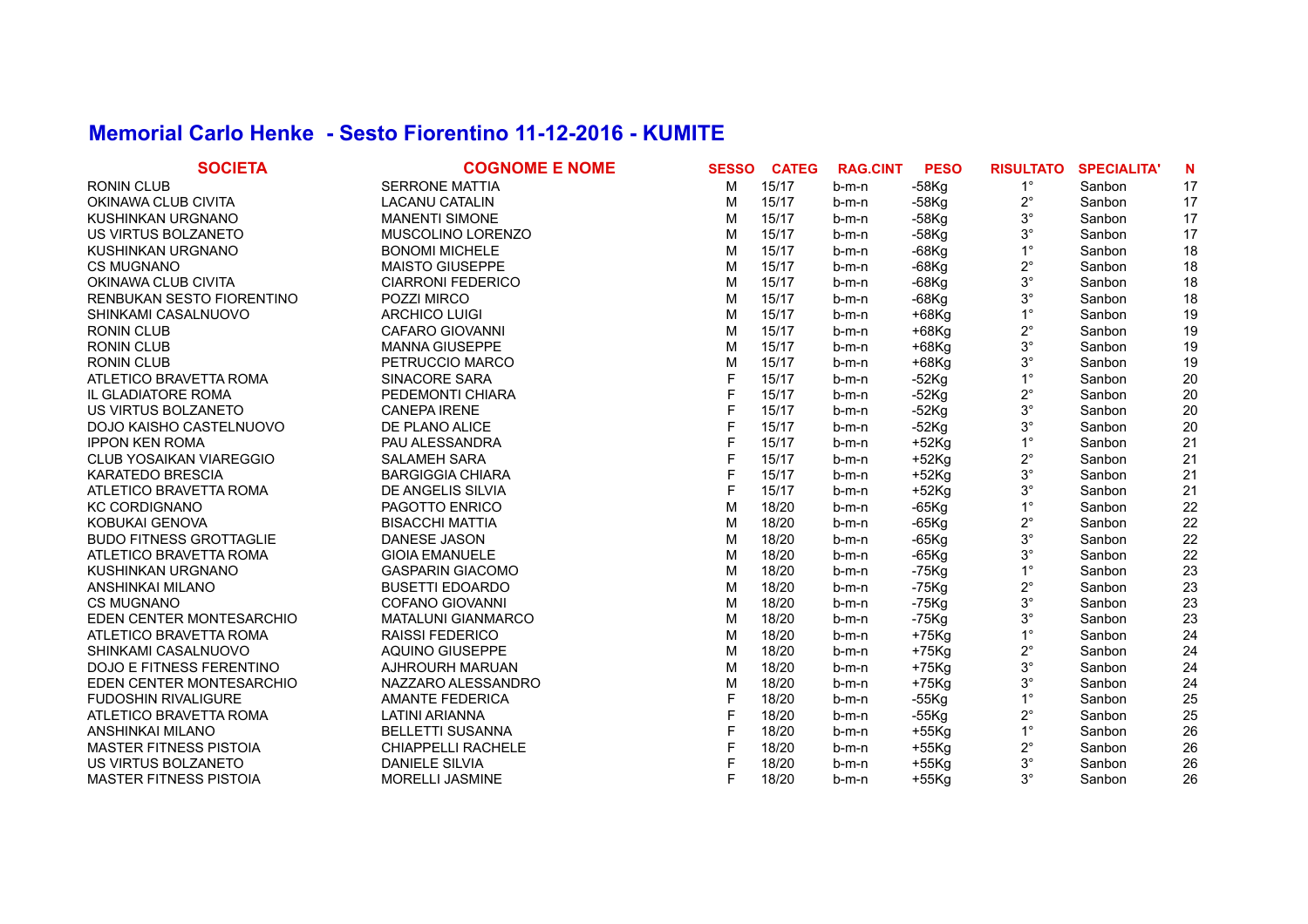| ATLETICO BRAVETTA ROMA          | <b>LATINI ALESSIO</b>       | м | 21/40 | b-m-n   | -68Kg    | $1^{\circ}$ | Sanbon       | 27 |
|---------------------------------|-----------------------------|---|-------|---------|----------|-------------|--------------|----|
| <b>IPPON KEN ROMA</b>           | DE DOMINICIS FABRIZIO       | м | 21/40 | b-m-n   | -68Kg    | $2^{\circ}$ | Sanbon       | 27 |
| <b>IPPON KEN ROMA</b>           | MUZZI ALESSANDRO            | м | 21/40 | $b-m-n$ | $-68$ Kg | $3^{\circ}$ | Sanbon       | 27 |
| KOBUKAI GENOVA                  | <b>VERDE ALESSIO</b>        | м | 21/40 | b-m-n   | -68Kg    | $3^\circ$   | Sanbon       | 27 |
| ANSHINKAI MILANO                | <b>BUSETTI EDOARDO</b>      | M | 21/40 | b-m-n   | -78Kg    | $1^{\circ}$ | Sanbon       | 28 |
| CITTADELLA DELLO SPORT TORRE DG | PETRICCIUOLO CIRO           | м | 21/40 | $b-m-n$ | -78Kg    | $2^{\circ}$ | Sanbon       | 28 |
| <b>DOJO E FITNESS FERENTINO</b> | DI MARIO ANDREA             | м | 21/40 | b-m-n   | -78Kg    | $3^\circ$   | Sanbon       | 28 |
| ATLETICO BRAVETTA ROMA          | <b>RAISSI FEDERICO</b>      | M | 21/40 | b-m-n   | -78Kg    | $3^\circ$   | Sanbon       | 28 |
| SHINKAMI CASALNUOVO             | <b>FICO RAFFAELE</b>        | м | 21/40 | b-m-n   | $+78$ Kg | $1^{\circ}$ | Sanbon       | 29 |
| <b>GYM CENTER ROMA</b>          | <b>TESSECINI LUCA</b>       | M | 21/40 | b-m-n   | +78Kg    | $2^{\circ}$ | Sanbon       | 29 |
| OKINAWA CLUB CIVITA             | <b>BERNARDI GIANLUCA</b>    | м | 21/40 | b-m-n   | $+78$ Kg | $3^\circ$   | Sanbon       | 29 |
| <b>IZUMO FIRENZE</b>            | <b>FEBRIZI GABRIELE</b>     | M | 21/40 | b-m-n   | $+78$ Kg | $3^\circ$   | Sanbon       | 29 |
| <b>IPPON KEN ROMA</b>           | <b>SCALBI SARA</b>          | F | 21/40 | b-m-n   | $-58$ Kg | $1^{\circ}$ | Sanbon       | 30 |
| ATLETICO BRAVETTA ROMA          | LATINI ARIANNA              |   | 21/40 | b-m-n   | -58Kg    | $2^{\circ}$ | Sanbon       | 30 |
| <b>FUDOSHIN RIVALIGURE</b>      | <b>AMANTE FEDERICA</b>      |   | 21/40 | b-m-n   | $-58$ Kg | $3^\circ$   | Sanbon       | 30 |
| <b>MASTER FITNESS PISTOIA</b>   | <b>CHIAPPELLI RACHELE</b>   | F | 21/40 | b-m-n   | $+58$ Kg | $1^{\circ}$ | Sanbon       | 31 |
| ANSHINKAI MILANO                | <b>BELLETTI SUSANNA</b>     | F | 21/40 | b-m-n   | $+58$ Kg | $2^{\circ}$ | Sanbon       | 31 |
| ATLETICO BRAVETTA ROMA          | DE ANGELIS CHIARA           |   | 21/40 | $b-m-n$ | $+58$ Kg | $3^\circ$   | Sanbon       | 31 |
| <b>KARATEDO BRESCIA</b>         | <b>SCALVINI JESSICA</b>     | F | 21/40 | b-m-n   | +58Kg    | $3^\circ$   | Sanbon       | 31 |
| <b>BUDO FITNESS GROTTAGLIE</b>  | <b>BARLETTA ORONZO</b>      | м | 41/65 | $b-m-n$ | Open     | $1^{\circ}$ | Sanbon       | 32 |
| <b>CM KARATE SYSTEM</b>         | <b>TOSTI ALESSANDRO</b>     | м | 41/65 | $b-m-n$ | Open     | $2^{\circ}$ | Sanbon       | 32 |
| SHINKAMI CASALNUOVO             | <b>ARCHICO LUIGI</b>        | м | 15/17 | b-m-n   | Open     | $1^{\circ}$ | <b>Ippon</b> | 34 |
| KUSHINKAN URGNANO               | <b>BONOMI MICHELE</b>       | м | 15/17 | b-m-n   | Open     | $2^{\circ}$ | <b>Ippon</b> | 34 |
| ATHLETIC CLUB MARINA DI CARRARA | <b>BORGHI GIANLUCA</b>      | M | 15/17 | b-m-n   | Open     | $3^\circ$   | <b>Ippon</b> | 34 |
| <b>SHINKEN BENEVENTO</b>        | <b>VERDICCHIO FRANCESCO</b> | м | 15/17 | b-m-n   | Open     | $3^\circ$   | Ippon        | 34 |
| <b>IPPON KEN ROMA</b>           | PAU ALESSANDRA              | F | 15/17 | b-m-n   | Open     | $1^{\circ}$ | <b>Ippon</b> | 35 |
| KUSHINKAN URGNANO               | <b>FOGLIERI SIRIA</b>       | F | 15/17 | b-m-n   | Open     | $2^{\circ}$ | Ippon        | 35 |
| <b>CM KARATE SYSTEM</b>         | <b>DIANO VANESSA</b>        | F | 15/17 | b-m-n   | Open     | $3^\circ$   | Ippon        | 35 |
| <b>DOJO E FITNESS FERENTINO</b> | <b>MARRA GIULIA</b>         | F | 15/17 | $b-m-n$ | Open     | $3^\circ$   | <b>Ippon</b> | 35 |
| KUSHINKAN URGNANO               | <b>GASPARIN GIACOMO</b>     | M | 18/40 | b-m-n   | Open     | $1^{\circ}$ | Ippon        | 36 |
| <b>IPPON KEN ROMA</b>           | <b>MUZZI ALESSANDRO</b>     | м | 18/40 | b-m-n   | Open     | $2^{\circ}$ | Ippon        | 36 |
| <b>IPPON KEN ROMA</b>           | DE DOMINICIS FABRIZIO       | м | 18/40 | $b-m-n$ | Open     | $3^\circ$   | Ippon        | 36 |
| <b>DOJO E FITNESS FERENTINO</b> | <b>REALI VALERIO</b>        | М | 18/40 | b-m-n   | Open     | $3^\circ$   | Ippon        | 36 |